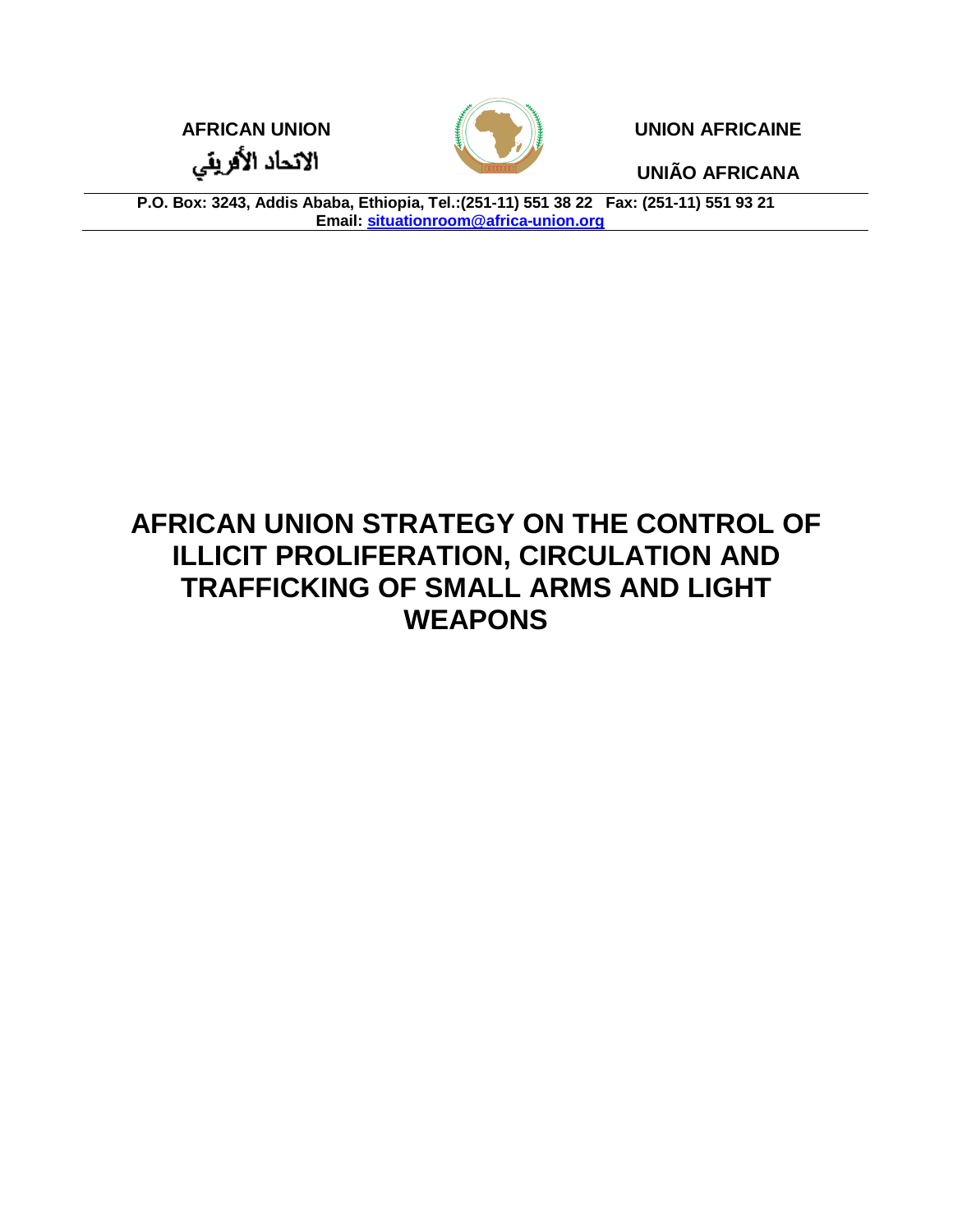#### **Preamble**

We, the Executive Council of the African Union;

*Bearing in mind* the Principles enshrined in the Constitutive Act of the African Union; and the Protocol establishing the Peace and Security Council;

*Reiterating* our commitment to observe international law and the principles enshrined in the Charter of the United Nations;

*Recalling* the "Bamako Declaration on an African Common Position on the Illicit Proliferation, Circulation and Trafficking of Small Arms and Light Weapons" (2000);

*Reaffirming* our commitments to implement the United Nations Programme of Action to Prevent, Combat and Eradicate the Illicit Trade in Small Arms and Light Weapons in All Its Aspects, adopted in New York in July 2001;

*Taking note* of the substantial developments in the fight against proliferation of illicit Small Arms and Light Weapons (SALW) in Africa through signing, ratifying and implementing legally binding protocols or conventions at the regional level, such as, the SADC Protocol on The Control of Firearms, Ammunition and Other Related Materials, 2001; the Nairobi Protocol on the Control, Prevention and Reduction of Small Arms and Light Weapons in the Great Lakes Region, the Horn of Africa and Bordering States, 2004; the Economic Community of West African States (ECOWAS) Convention on Small Arms and Light Weapons, their Ammunitions and Other Related Materials, 2006; and the Central Africa Convention for the Control of SALW, their Ammunition and Parts and Components that can be used for their Manufacture, Repair or Assembly, 2010;

*Concerned* that the illicit proliferation, circulation and trafficking of small arms and light weapons, as a global problem closely tied to terrorism and other forms of armed violence, the worldwide drug problem, trans-national organized crime, mercenary activities, the rise in social violence, promotion of corruption and other criminal behaviour constitute threats to peace, development, stability and post conflict reconstruction;

*Aware* that the problem of the illicit proliferation, circulation and trafficking of small arms and light weapons can only be resolved holistically and in an integrated manner through improving cooperation and coordination, and by reinforcing the capacity to regulate compliance with all aspects of the problem as expressed in existing international and regional instruments;

*Bearing in mind* the different situations, capacities and priorities regarding SALW in each region in Africa;

*Taking into account* the African Union Commission's decision, in 2008, to create the ad hoc AU-Regions Steering Committee on Small Arms and Light Weapons to enhance the capacity and harmonize and coordinate the efforts of the AU, the RECs and Regional Bodies with a SALW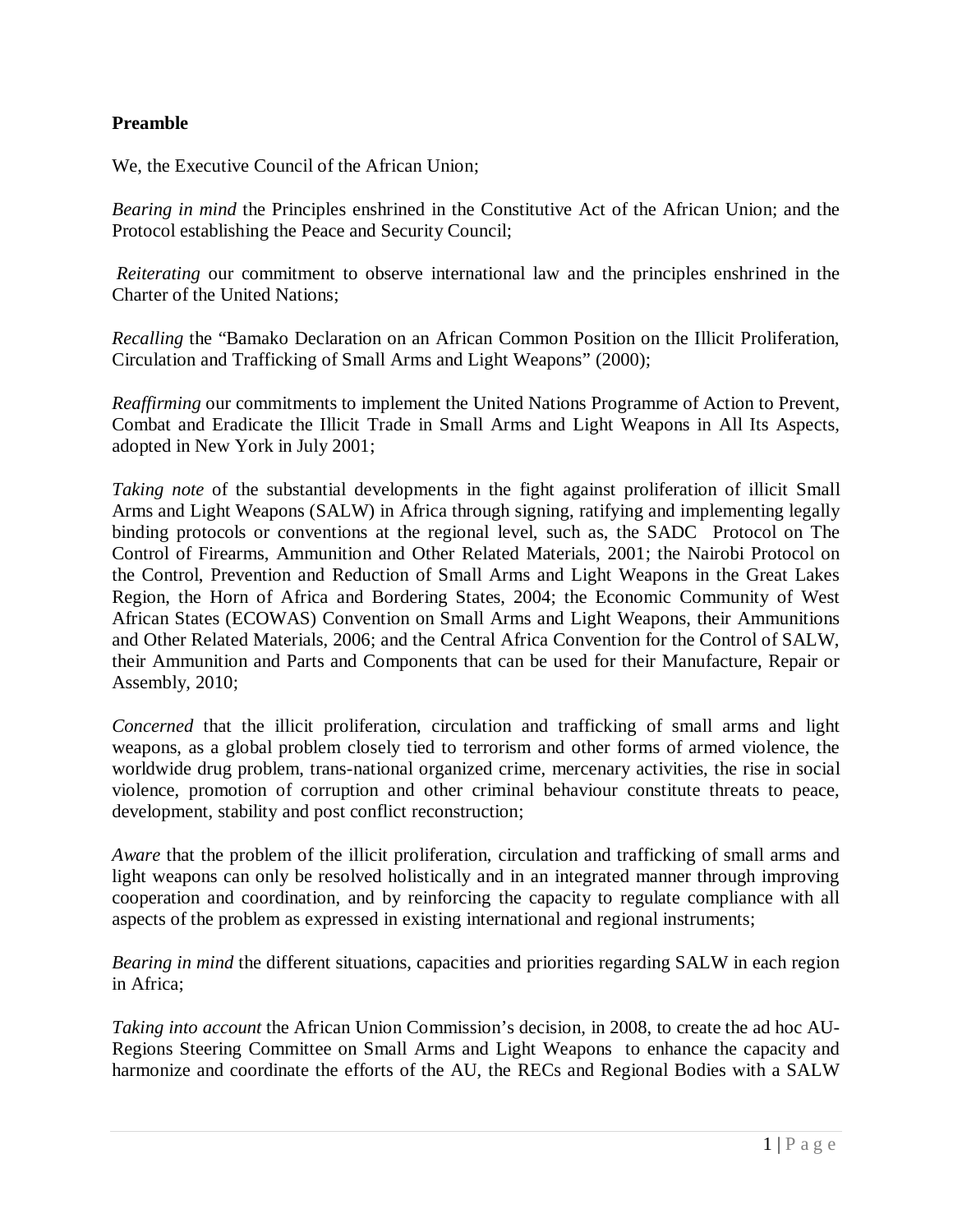mandate, and Member States to implement their programmes and enhance cooperation and synergy across the regions in the implementation of agreed actions;

*Hereby adopt* the *African Union Strategy on the Control of Illicit Proliferation, Circulation and Trafficking of Small Arms and Light Weapons* to strengthen coordination and cooperation between and among all implementing bodies with the objective of improving implementation at national, regional and continental levels.

## **1.0 Objectives**

The overall objective of this Strategy is to prevent, combat and eradicate the illicit proliferation, circulation and trafficking of small arms and light weapons in an integrated and holistic manner across all regions of Africa.

The specific objectives of the Strategy are to:

- 1.1 Promote a culture of peace by carrying out education and public awareness programmes on the problems of the illicit proliferation, circulation and trafficking of small arms and light weapons;
- 1.2 Address comprehensively the problem of the illicit proliferation, circulation and trafficking of SALW through mainstreaming SALW control as a cross-cutting and multidimensional issue in achieving peace, security, development, and stability in the Continent;
- 1.3 Strengthen the capacity of AU Member States, RECs and Regional Bodies, and the African Union Commission, to implement measures against the illicit proliferation, circulation and trafficking of SALW;
- 1.4 Promote cooperation, coordination and exchange of information between relevant stakeholders at national, regional, trans-regional and continental levels;
- 1.5 Enhance international cooperation and assistance in the fight against proliferation of SALW at the national, regional and continental levels.

### **2.0 Principles**

In order to realize the objectives of this Strategy, the following principles, as applied in relevant AU policies and documents, shall be borne in mind:

2.1 *African Leadership and Ownership:* This principle is critical to ensure that the priorities, implementation and oversight of this Strategy remain the responsibility of African governments, and that activities are aligned to local, national and regional needs and aspirations.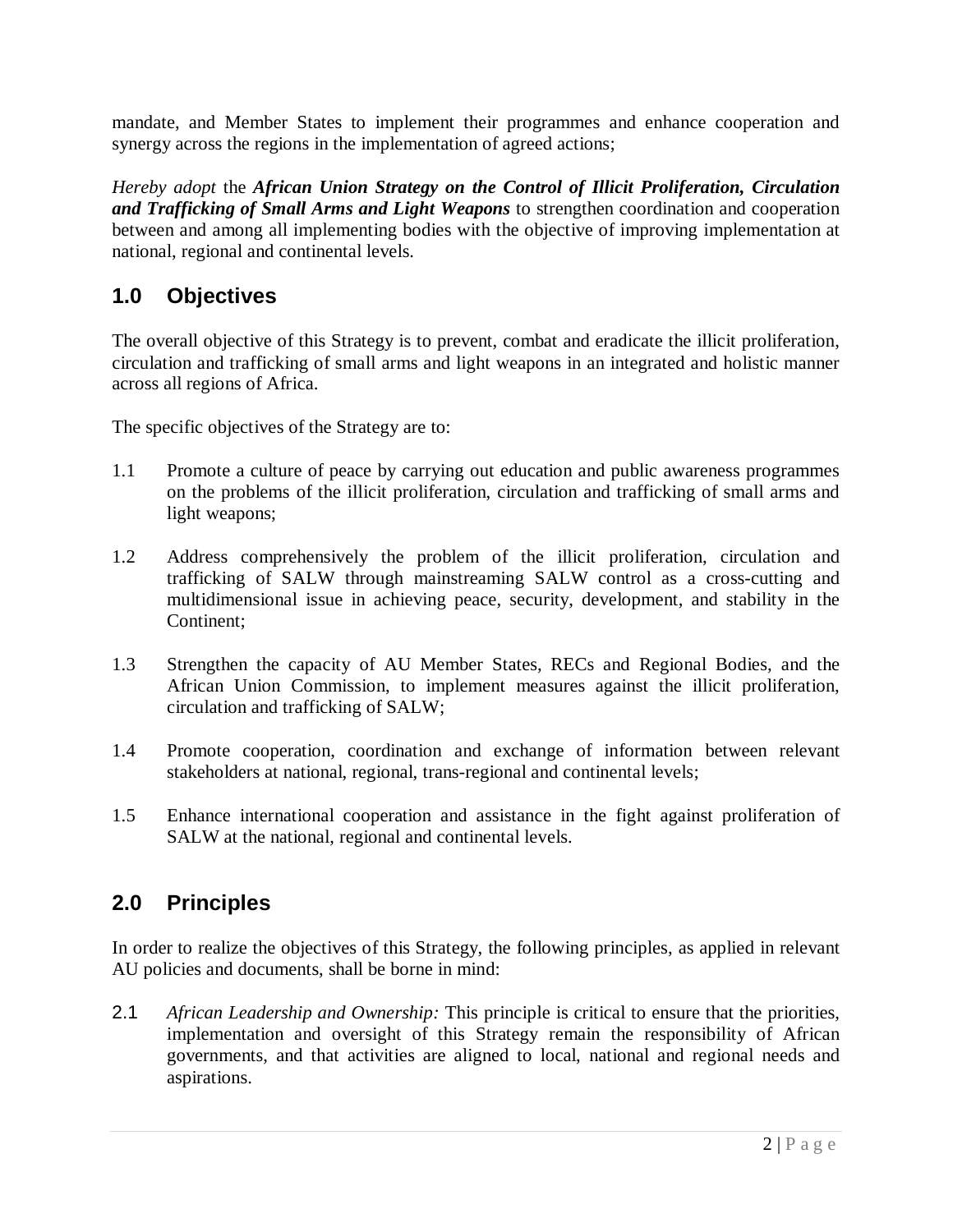- 2.2 *Inclusiveness*: This principle promotes the participation of all stakeholders in addressing the issue of SALW proliferation.
- 2.3 *Integrating Approaches***:** This principle rests on the need to ensure cooperation and coherence among all relevant stakeholders of this Strategy to optimize the use of resources, increase effectiveness and efficiency, mutual accountability, transparency and sustainability of efforts across Africa, and between Africa and its international partners, in implementing this Strategy.
- 2.4 *Comprehensiveness:* This principle encompasses all aspects relating to the problem of the illicit proliferation; circulation and trafficking of SALW.
- 2.5 *Shared Responsibility*: This principle rests on the need for shared responsibility of all actors connected with this problem, and the joint search for solutions at the national, regional, continental and international arenas.
- 2.6 *Respect for International Law*: This principle recognizes the need to fully respect the principles and rules of international law.

#### **3.0 Strategic orientation**

To achieve the objectives of this Strategy, the AU will pursue the following strategic orientations:

- 3.1 *Institutional context:* The AU to reinforce the existing ad hoc AU-Regions Steering Committee on SALW and ensure that the Committee gradually attains the status of a standing committee, to be called the **AU-Regions Standing Committee on SALW (AU SALW Committee)**;
- 3.2 *Cooperation and coordination at regional and continental levels:*
	- 3.2.1 The AU to promote coordination among RECs in the implementation of regional and continental agreements on the control of illicit SALW.
	- 3.2.2 RECs to enhance inter-regional cooperation through, among others, exchange of information and experiences, and sharing of best practices.

3.3 *Gender dimension*: To promote and enhance the participation of all gender groupings, especially women, in the design and implementation of initiatives to fight proliferation of illicit small arms and light weapons at all levels.

3.4 *Partnerships*: To institute appropriate measures to engage and enhance the capacity of civil society to effectively participate in the design and implementation of initiatives to fight illicit proliferation of SALW at all levels.